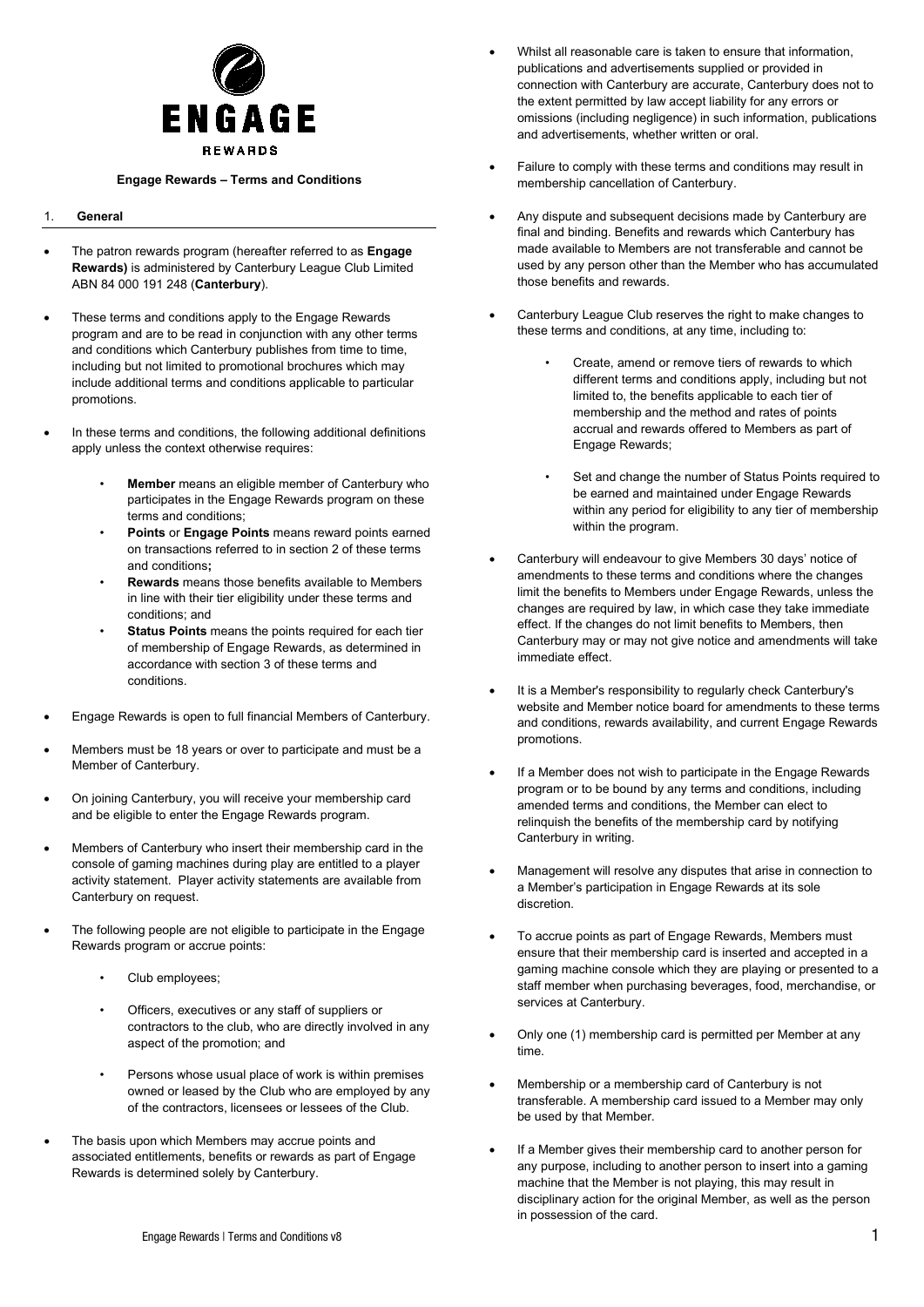- It is the sole responsibility of the Member to protect their card and take precautions against theft or loss.
- Canterbury will not be held responsible for lost or stolen membership cards and/or any promotional points, including points that may be lost or stolen in association with a lost or stolen membership card.
- Canterbury shall not be liable in any way in relation to the unavailability of points, benefits, or rewards, which fail to accumulate as a result of a technical malfunction, or by reason of operator fault, misrepresentation or any other reason including any act or omission by Canterbury.
- To the extent permitted by law:
	- Canterbury is not liable for any loss, damage, injury, cost or liability suffered or incurred (either directly or indirectly) by a Member or any other person in connection with their participation in the Engage Rewards program;
	- Canterbury is not responsible for any loss, damage, injury, cost, expense or liability suffered or incurred (either directly or indirectly) by you or any other person in connection with the acts or omissions of any other business participating in Engage Rewards from time to time;
	- Members release Canterbury from any liability for any such loss, damage, injury, cost, expense or liability; and
	- If Canterbury is liable to a Member in any way, then Canterbury's liability is limited to allocating to the Member the number of Engage Points and/or Status Points which Canterbury considers appropriate in connection with the Member's claim.
- The information contained in these terms and conditions shall not be interpreted as excluding or restricting any liability of the Club that is non-excludable by law and shall be read subject to the provisions of the *Competition and Consumer Act 2010 (Cth)* and any other similar State or Territory legislation which cannot be lawfully excluded. These conditions shall otherwise have the maximum effect permitted by law.
- Unless otherwise stated in these terms and conditions, Members are responsible for any taxes, duties, levies, fees or other charges arising in connection with their participation in Engage Rewards.
- A "Day" is a 24-hour period from 9am to the following 9am.
- <span id="page-1-0"></span>2. **Engage Points**
- One (1) Engage Point equals one cent (1c).
- Members will earn Engage Points when transacting in Canterbury's Sydney venues as follows:
	- One (1) point for every \$1 spent on eligible non-gaming purchases
	- One (1) point for every \$10 turnover from regular gaming machines
	- One (1) point for every \$40 turnover from multi-terminal gaming machines
- In addition to points earned as per above, Canterbury may award Engage Points to Members through promotions or competitions from time to time or by recognising rewards points held by Members in loyalty programs of other venues not operated by Canterbury and awarding them Engage Points upon joining as a Member of Canterbury.
- Engage Points refer to any points the Member has accrued from internal spend and points won or awarded. These are the points that Members are able to spend.
- Minimum Engage Point redemption for internal use will be five (5) points, being equivalent to \$0.05, unless otherwise specified.
- The maximum redemption in any one redemption transaction is \$1000.
- Engage Points must be redeemed by January 31<sup>st</sup> each year. All Engage Points will be cleared annually by close of trade on January 31<sup>st</sup> and any Engage Points that have not been redeemed by this date will be forfeited.
- In payments where Engage Points are used by Members to redeem goods, services or rewards, Engage Points will not be accrued on the transaction.
- When Engage Points are redeemed for goods, services, or rewards they will be automatically deducted from a Member's account balance at the time of the transaction.
- Engage Points cannot be earned or redeemed on the purchase of tobacco products under any circumstances.
- <span id="page-1-1"></span>3. **Status Points**
- Members will earn Status Points when transacting in Canterbury's Sydney venues as follows:
	- One (1) point for every \$10 spent on eligible non-gaming purchases
	- One (1) point for every \$100 turnover from regular gaming machines
	- One (1) point for every \$400 turnover from multi-terminal gaming machines
- In addition to points earned as per above, Canterbury may award Status Points to Members through promotions or competitions from time to time or by recognising status points held by Members in loyalty programs of other venues not operated by Canterbury and awarding them Status Points upon joining as a Member of Canterbury.
- Status Points have no monetary value and will be used to determine which tier of rewards a Member is entitled to.

# 4. **Personal Identification Number (PIN)**

- All membership cards have a Personal Identification Number (PIN) that is four (4) standard digits which can be set by entering their own four (4) digits or alternatively the Member may choose the option of selecting NO PIN. Choosing the NO PIN option allows the opportunity for possible points theft.
- It is the Member's responsibility to change the PIN number to protect their points.
- A PIN selected by a Member must not be disclosed to another person or Member.
- If a Member has forgotten their PIN number, the PIN can be reset by staff if the Member presents their membership card at Reception or the Engage Rewards desk.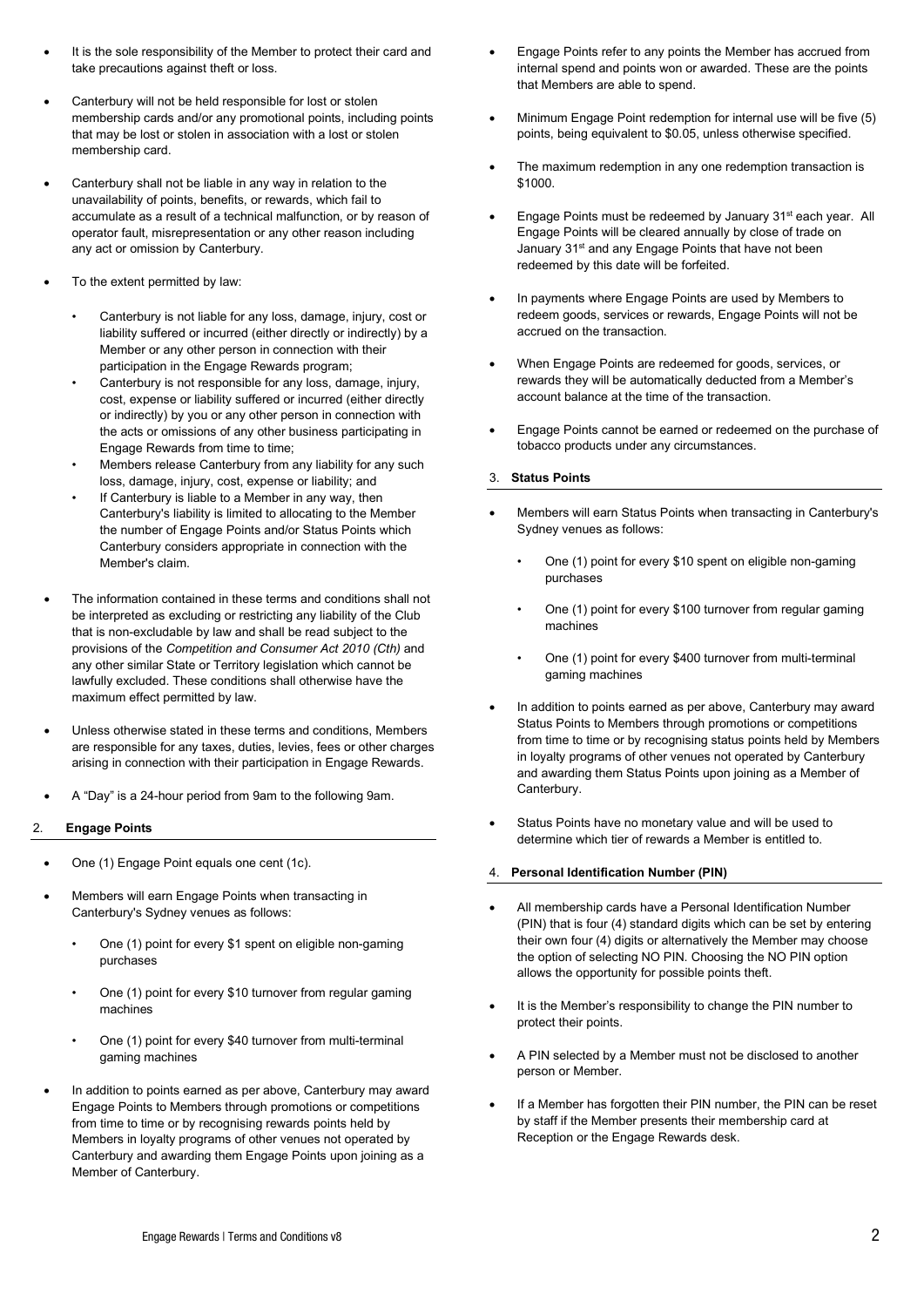# 5. **Vouchers issued in regard to Engage Rewards**

- Vouchers can be purchased from Canterbury only.
- No change will be issued; vouchers are non-refundable and not transferable for cash.
- Canterbury and participating outlets accept no liability for lost, stolen, invalid or damaged vouchers. Once a voucher is issued to a Member, Canterbury is void of responsibility.
- Canterbury will not replace vouchers that are out of date and thus invalid. It is the responsibility of the Member to check all vouchers at the time of purchase.

#### 6. **Rewards**

- There are 5 tiers of rewards and these are, in ascending order, Black, Silver, Gold, Platinum and Blue Diamond.
- All eligible Members are automatically placed into the Black tier, being the lowest tier. The highest tier is Blue Diamond.
- To be eligible for Silver tier Rewards Members are required to earn at least sixty (60) Status Points within the specified six (6) month period. The number of Status points required to be earned and maintained for each level will be published by Canterbury, which may be subject to change from time to time.
- To be eligible for Gold tier Rewards Members are required to earn at least seven hundred and fifty (750) Status Points within the specified six (6) month period. The number of Status points required to be earned and maintained for each level will be published by Canterbury, which may be subject to change from time to time.
- To be eligible for Platinum tier Rewards Members are required to earn at least two thousand (2,000) Status Points within the specified six (6) month period. The number of Status points required to be earned and maintained for each level will be published by Canterbury, which may be subject to change from time to time.
- To be eligible for Blue Diamond tier Rewards Members are required to earn at least six thousand (6,000) Status Points within the specified six (6) month period. The number of Status points required to be earned and maintained for each level will be published by Canterbury, which may be subject to change from time to time.
- The six-monthly periods for which Status Points are assessed each year are:
	- 1 February to 31 July
	- 31 July to 31 January
- Rewards are redeemable on a first come first served basis and are subject to availability.
- Canterbury reserves the right to cancel, withdraw or substitute any rewards at any time at Canterbury's absolute discretion.
- 7. **Tier Movement**
- Tier levels will be reviewed every six (6) months. If a Member does not meet the minimum required Status Points of their current tier at the end of the six (6) monthly tier review period, they will be reallocated to the appropriate tier based upon the number of Status Points they have earned.
- Members whose tier levels have changed will be moved between tier levels on the first business day after the review dates.
- If, at any time, a Member earned the required number of Status Points for a tier higher than their existing tier, they will be automatically promoted to the higher tier.
- If a Member is promoted to a higher tier, the benefits available under the higher tier will be available to them from the next following day.
- Tier entry levels may be reviewed and changed at any time by Canterbury and any decision will be immediate and final.
- If a Member fails to renew their Canterbury membership all rights and points in relation to Engage Rewards will be forfeited.
- Any decision in relation to a tier that a Member is placed into is at the sole discretion of Canterbury, whose decision will be final.

### 8. **Tier Benefits Rules**

- Benefits offered by Canterbury as part of Engage Rewards can be reviewed and changed by Canterbury League Club at any time. Any decision made will be immediate and final.
- As entry into all tier levels is open to all Members through point earning, special offers may at times be directed to a specific tier only.
- Membership benefits and points are non-transferable and may not be brokered, bartered, or sold.
- Purchases made where Members pay the total tender using their Engage Points at bars, catering areas and reception will be awarded the designated discounts as advertised. The items exempt to these discounts are as follows:
	- Gift cards, both internal and external
	- Membership
	- Merchandise
	- **Functions**
- Some tiers may be eligible, subject to promotions run from time to time, for a hospitality account which provides each Member in that tier with a specified amount each day which may be used to make eligible food and beverage purchases. A Member's hospitality account will be reset daily based on Canterbury's daily trading hours and cannot be accrued.
- Items able to be purchased using the Tier benefits (including hospitality beverage and beverages supplied under the hospitality account) do not include any alcoholic beverages, cigarettes, and other exempt items as outlined.
- Exempt items can be updated at any time by Canterbury and will have an immediate effect. For information on these items please contact Canterbury.
- 9. **Termination or Suspension of the Engage Rewards Program or of Membership**
- Canterbury may suspend or terminate the operation of Engage Rewards at any time.
- In the event that Engage Rewards does terminate operation, all points may be cancelled upon the expiry of thirty (30) days after Canterbury issues a notice of termination to Members.